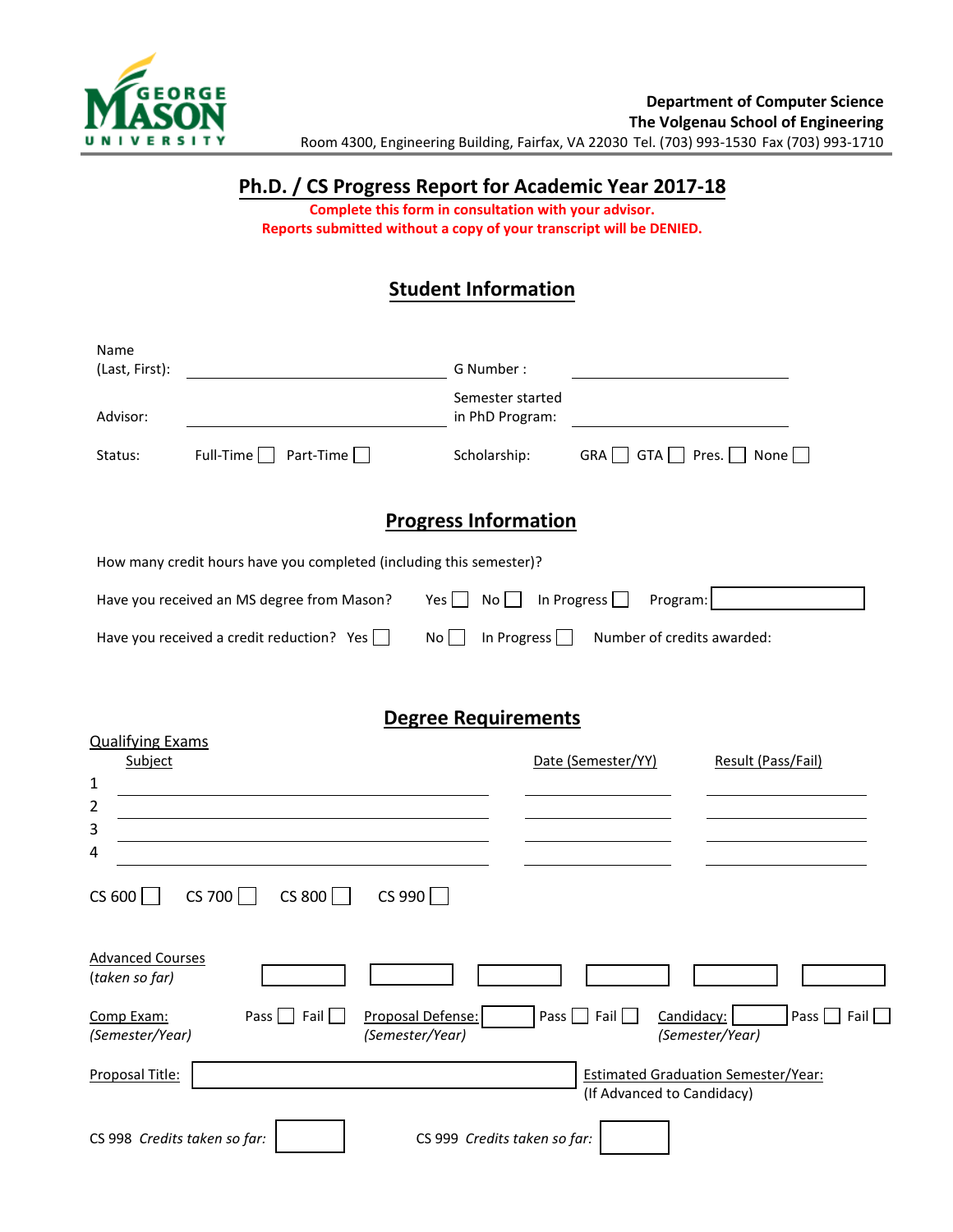# **Research Achievements**

#### **Research Seminars**:

List the seminars and research talks you have given while in this program. Provide title, date and forum.

### **Publications**:

List your publications to date while in this program. Include submitted papers; do not include papers that are in preparation. Give the title and full authorship of each paper, date of publication (month/year), and where published.